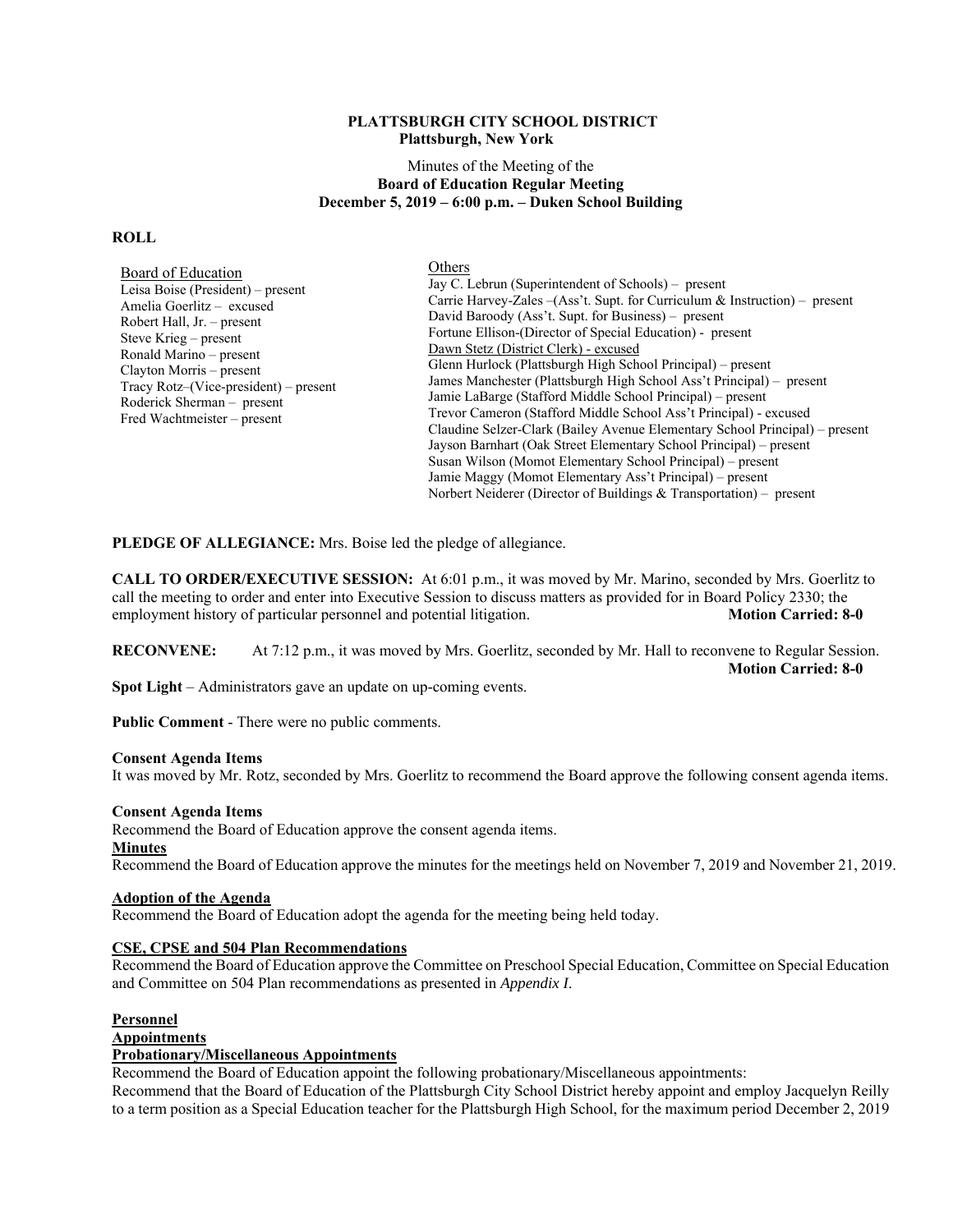to June 30, 2020, at a salary of \$40,480 (prorated, Step 1, BS). This is a term appointment, in effect until no later than June 30, 2020 only, unless terminated earlier or extended by further action of the Board, and is not a probationary appointment.

**Substitute/Temporary On Call (TOC) Appointments** - Recommend the Board of Education approve the appointments and rates of pay as presented.

| Name               | Certification | Rate                                  | Position (Subs)                               | <b>Fingerprint</b><br><b>Status</b> |
|--------------------|---------------|---------------------------------------|-----------------------------------------------|-------------------------------------|
| Antonia Block      | Non-Certified | \$103/day<br>\$88/day<br>\$17.90/hour | Teacher<br><b>Teaching Assistant</b><br>Tutor | Cleared                             |
| Kelly Brennan      | Non-Certified | \$88/day                              | <b>Teaching Assistant</b>                     | Cleared                             |
| Amanda Cruickshank | Certified     | \$113/day<br>\$88/day<br>\$17.90/hour | Teacher<br><b>Teaching Assistant</b><br>Tutor | Cleared                             |
| Julia Faistova     | Non-Certified | \$103/day<br>\$88/day<br>\$17.90/hour | Teacher<br><b>Teaching Assistant</b><br>Tutor | Cleared                             |
| Ashley Griffin     | Non-Certified | \$88/day                              | <b>Teaching Assistant</b>                     | Cleared                             |
| Kim Juneau         | Non-Certified | \$88/day                              | <b>Teaching Assistant</b>                     | Cleared                             |
| Charles Lack       | Non-Certified | \$103/day<br>\$88/day<br>\$17.90/hour | Teacher<br><b>Teaching Assistant</b><br>Tutor | Cleared                             |
| Marisa Latinville  | Non-Certified | \$88/day                              | <b>Teaching Assistant</b>                     | Cleared                             |
| Jessica Mousseau   | Non-Certified | \$103/day<br>\$88/day<br>\$17.90/hour | Teacher<br><b>Teaching Assistant</b><br>Tutor | Cleared                             |

### **Business**

### **Reports for Board of Education Information**

The following are presented for Board of Education information:

- 1) Middle School Extraclassroom Activity Reports (October 2019)
- 2) High School Extraclassroom Activity Fund Reports (October 2019)
- 3) Summary of Budget Transfers for the month ending October 31, 2019 under \$25,000
- 4) Summary of Monthly Wire Transfers (October 31, 2019)
- 5) Food Service Program Profit and Loss Statement (October 2019)
- 6) Budget Status Reports (October 31, 2019)

# **Treasurer's Report**

Recommend the Board of Education accept the October 31, 2019 Treasurer's Reports as presented in *Appendix II*.

# **Motion Carried: 8-0**

**Motion Carried: 8-0** 

### **Correspondence**

- Email re: Naming of School Superintendent Lebrun will look into past practice.
- Letter re: Yearbook Dedication
- Letter from County

# **Old Business (► Indicates item to be discussed.)**

# **School Bus Monitor pay rate – Correction to the August 1, 2019 and Minutes**

It was moved by Mr. Rotz, seconded by Mr. Hall to recommend the Board of Education approve a correction to the August 1, 2019 minutes; changing Cindy Arnold's hourly rate from \$12.18 to \$12.42 and her appointment from Level 1 to Level 2.

### **Concluding Reports and Remarks**

# **Superintendent's Reports/Remarks**

- Superintendent Lebrun reported that Senator Little announced that she will not be running for office again. He also reported there is current talk of an upcoming dire year for school budgets.
- Footbridge Mr. Baroody gave the Board a heads up that there may be an issue with cost for repairing the bridge. He will keep everyone updated.